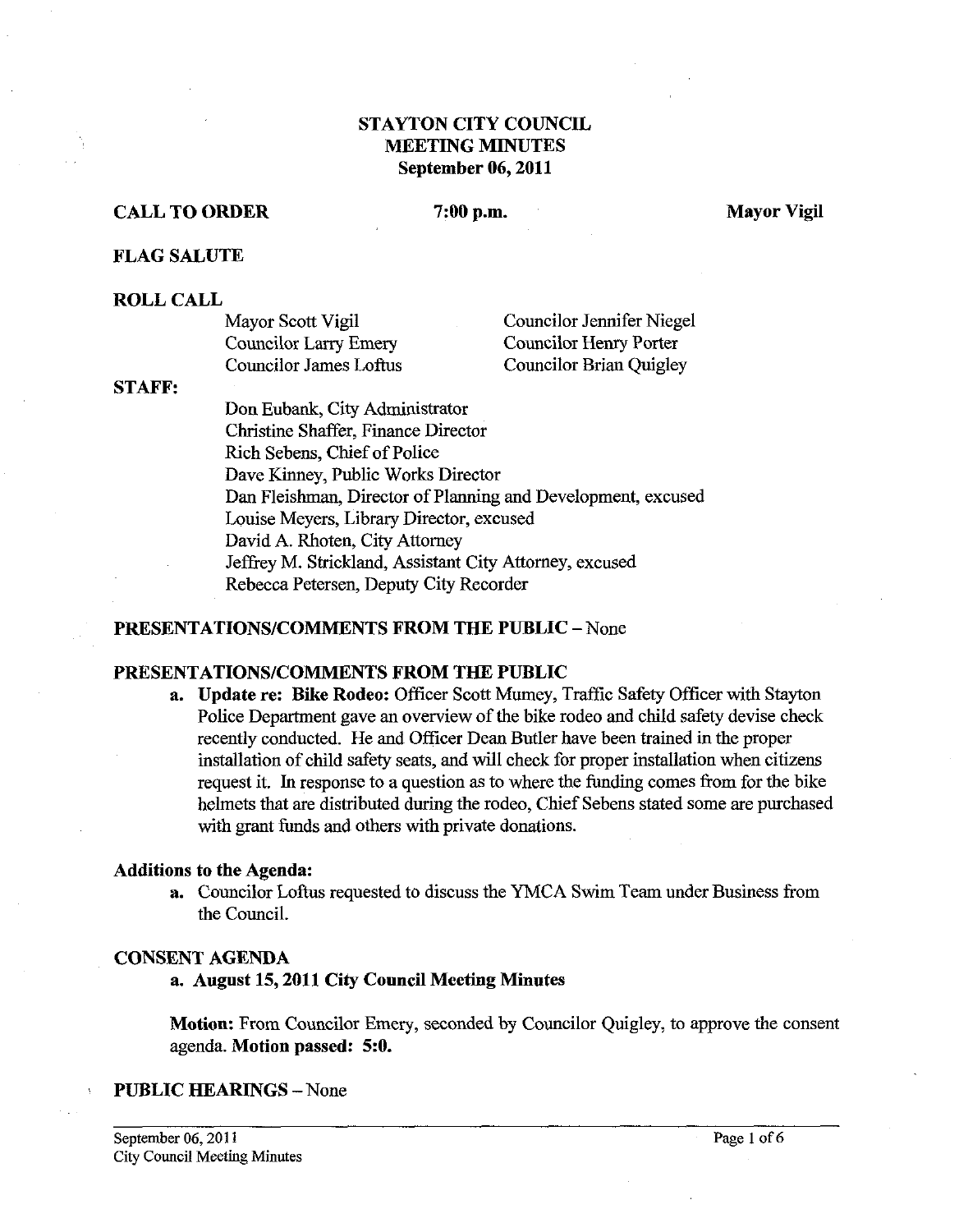#### **UNFINISHED BUSINESS** -None

#### **NEW BUSINESS**

## **Ordinance 939 Granting Electric Utility Franchise**

**a.** Staff Report: Mr. Eubank reviewed the staff memorandum included in the packet materials for an ordinance granting a nonexclusive electric utility franchise to Pacificorp, an Oregon Corporation, doing business as Pacific Power & Light, and fixing terms, conditions, and compensation of the franchise.

**b. Council Deliberation:** Referring to page 4, Councilor Quigley asked if the street light maintenance language was new, and Mr. Eubank stated no. Councilor Quigley stated that recently the city approved a graffitti removal ordinance and suggested that the franchise reference the code section relating to the graffitti ordinance, instead of using the term "reasonable time." Mr. Eubank stated it could be added to the ordinance.

In response to a question from council regarding tree pruning and whose responsibility it is, Doris Johnston, Regional Community Manager Pacific Power, stated if the lime is a service line Pacific would come out and drop the lime so the customer could proceed with pruning. If it's a distribution line the customer needs to call in and Pacific will come out assess the safety concerns and schedule the trimming to be done. Safety inspections are conducted on a routine basis as well as each time a technician responds to a service call. Every five years a complete circuit inspection is conducted and every two years a drive by inspection is conducted. Anytime it is determined that trees are growing into the lines they are removed, she said.

Referring to page 6, c, SMC 12.04.092, five year moratorium on cutting pavement, Councilor Loftus asked if an employer needed to cut into the road to update their service would they be able to? *Mr.* Eubank stated only if the city agreed to it. Mayor Vigil asked if Pacific Power should accidentally damage property would they be responsible for the costs of the damages. Ms. Johnston answered in the affirmative.

**c. Council Decision:** From Councilor Niegel, seconded by Councilor Loftus, to approve Ordinance 939 as amended to include the additional language referring the grafitti code section, clean up the numbering, and the map changes. **Motion passed:** 5:O.

# **Award of Contract 10"** & **E. Pine Street Water Main Contract**

**a. Staff Report: Mr.** Kinney reviewed the staff memorandum in the packet materials. The project includes 1800 lineal feet of new 12" water line on E. Pine Street (Mt. Jefferson Drive to N. Tenth Avenue) and N. Tenth Avenue (E. Pine to E. Fir Street), the abandonment of existing 4" and **6"** mains, new water services and a new meter vault in front of Santiam Memorial Hospital. The current budget includes \$275,000 in the N. Tenth Avenue Construction fund and the SDC Funds to pay for engineering and construction of the N. Tenth Avenue  $\&$  E. Pine Street water main upgrades.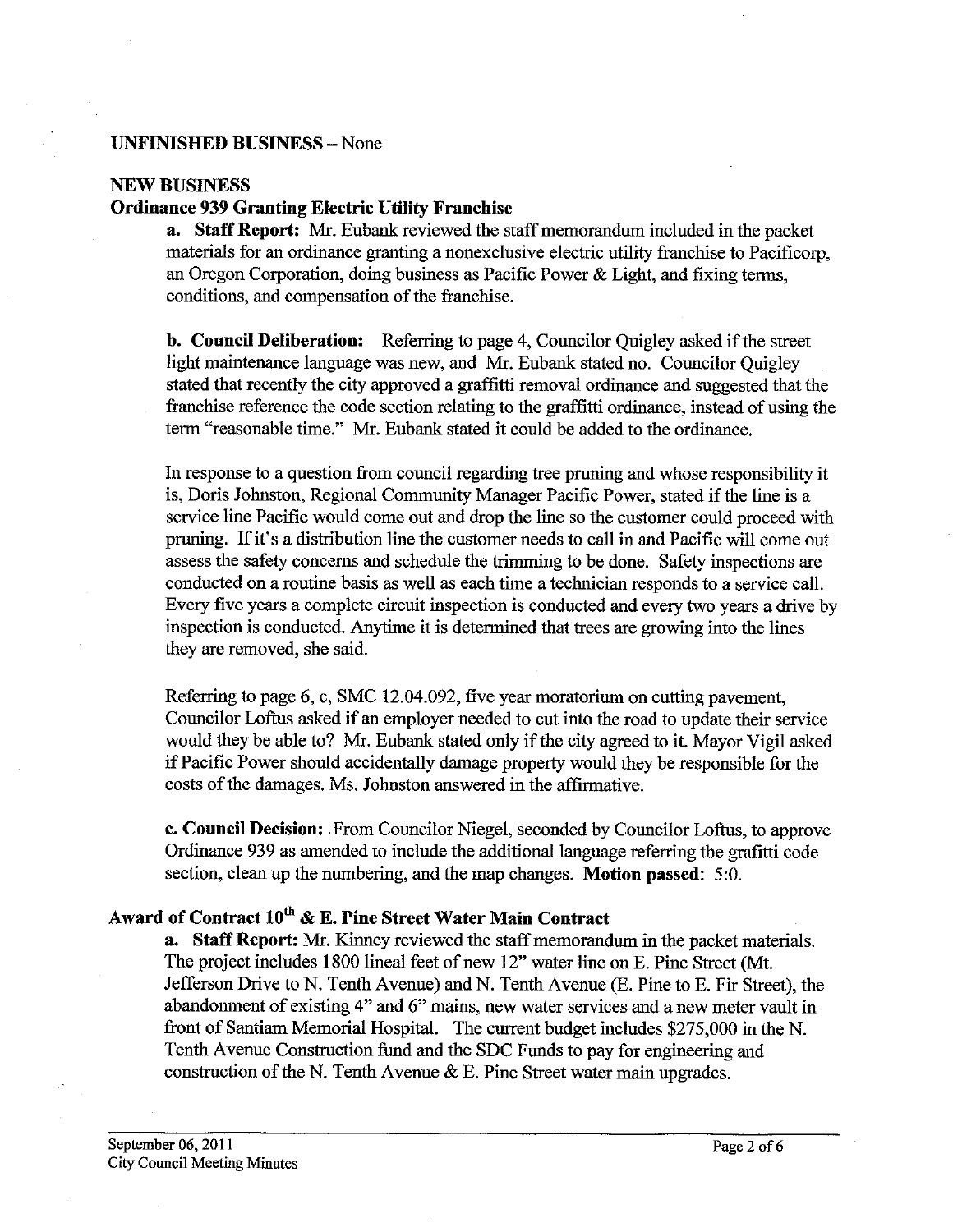**b. Council Deliberation:** Councilor Loftus asked if there would be any additions, changes or orientations to Jefferson Street and N. Tenth Avenue? Mr. Kinney stated the project includes the water line itself, the storm drainage and street work will be done in a second phase of which the designs are in the beginning stages. Councilor Quigley asked if Street Maintenance fees would be used for the project, and Mr. Kinney stated no.

#### **c. Council Decision**

**Motion:** From Councilor Loftus, seconded by Councilor Emery, to award the bid for the N. Tenth Avenue and E. Pine Street water main improvements to North Santiam Paving, Inc. in the amount of \$209,980.00.

**Discussion:** Councilor Emery asked if there was any language in the contract for over excavation since the area has a lot of solid shale rock. Mr. Kinney stated it was discussed during the design process and a couple of potholes were dug to see the depth of the rock as it went through near the gas line, and it is shale but the conclusion was they should be able to rip it with a track hoe, and the contract includes a clause for over excavation.

**Motion passed:** 5:0,

## **STAFFICOMMISSION REPORTS**

## **Public Works Director's Report** - **Dave Kinney**

**a. Summer Street Maintenance Overview: Mr.** Kinney gave an overview of street improvements that have recently been completed. Over 50,000 lineal feet of crack sealing has been done, along with minor cut outs, repairs and striping work. The City has been working with Mike Adams Construction who has installed a handicapped ramp at Regis High School and St. Mary's School. A ramp was added at the corner of Gardner and Regis Street at the City's expense. Staff received an email fiom an individual that uses a power chair thanking the City for adding a ramp at that location, stated Mr. Kinney.

**b. SMC 12.04 and SMC 15.08:** Mr. Kinney provided a handout outlining the revisions to SMC 12.04 Street Construction and Maintenance of Streets, Sidewalks, and Curbs; and the addition of SMC 15.08 House Numbering and Street Naming standards. SMC 15.08 will set the standards for a uniform numbering system, adopt an address grid map, assign duties to the planning director, street naming rules, procedures to rename streets, enforcement - how to fix addressing errors, and street naming protocol. SMC 12.04 amendments will include street improvements, right of way permits, waivers and deferrals, street maintenance, sidewalks, existing sidewalk problems, sidewalk maintenance and sidewalk priorities. Referring to a question raised at a previous meeting by Councilor Loftus, Mr. Kinney stated if a health or safety issue existed a program such as the Housing Rehab Program could be used for sewer main repairs.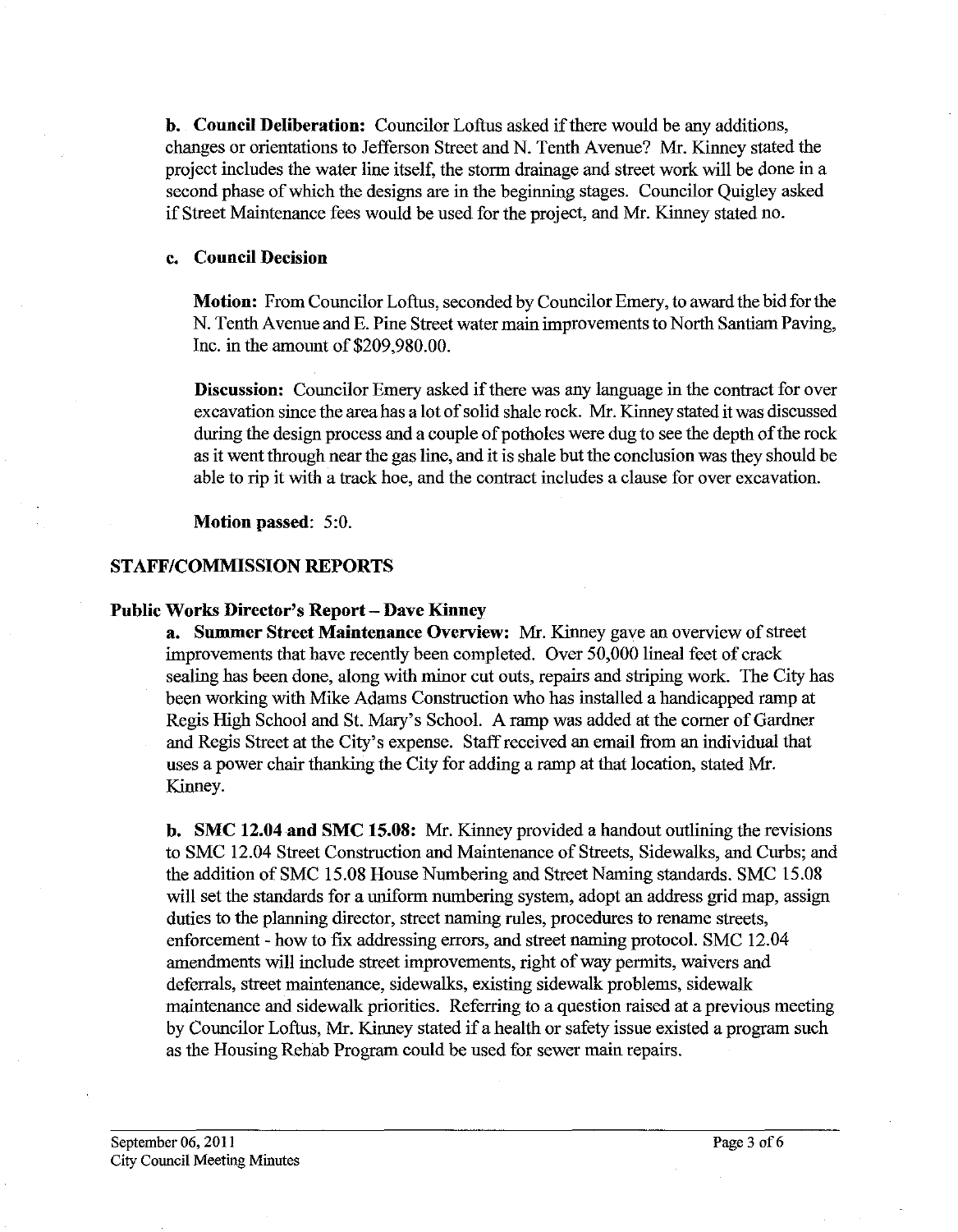Referring to SMC 12.04.070 to 12.04.080 Waivers and Deferrals, Councilor Loftus asked if the deferral obligates the property owner to a specific amount, is the obligation due at the time of the sale. Mr. Kinney stated not necessarily, the obligation is tied to the property itself. If the city were to pay for the improvements for the property owner's proportionate share, a lien would be assessed against the property. Councilor Loftus stated he was concerned that the city could be clouding a title for a specific dollar amount which could affect the sale of the property. Referring to Street Improvement Exemptions specifically Garage, Councilor Emery asked if a garage is being constructed is the property owner required to install full sidewalk and curb improvements. Mr. Kinney stated under the current code no. Councilor Emery stated the code then needs to be changed to require that the curb improvements be done, otherwise you have two by fours up next to the curb so the property owner can get in and out. Referring to SMC 12.04.1 10 (1) Extent of Improvements, Councilor Emery asked if it includes sidewalks; Mr. Kinney answered in the affirmative. Councilor Emery stated the curb needs to be installed before construction but the sidewalks should not be as they probably will get run over or dug under. Mr. Kinney stated a deferral or waiver could be applied if that were the case. Councilor Emery pointed out addressing of the pool and community center buildings that are incorrect and need to be changed. Mr. Kinney stated the city was aware and would be addressing the issue.

## **PRESENTATIONS/COMMENTS FROM THE PUBLIC - None.**

## **BUSINESS FROM THE CITY ADMINISTRATOR** - None.

## **BUSINESS PROM THE MAYOR** - None.

#### **BUSINESS PROM THE COUNCIL**

Referring to the City Council meeting minutes of August  $15<sup>th</sup>$  Business From the Council, Councilor Porter stated he was not at the meeting but from reading the minutes it appeared there needs to be better communication. Councilor Loftus invited Councilor Porter to stop by for a cup of coffee to brief him on the issues that might help clarify the situation.

Referring to the Santiam Water Control District (SWCD) Easement Agreement for the Wampler Property, Councilor Loftus stated that the City needs to review all agreements that would bind the City. In reviewing Oregon State Statutes (ORS) 533,549, and the 2005 Bylaws for SWCD, no place in the documents does it give the water district the authority to issue permits. The City purchased a piece of property and the Council was not provided with all of the documentation and in the easement agreement SWCD is issuing a permit to the City of Stayton. The City of Stayton needs to be very careful in allowing SWCD to do so as they do not have binding authority with the city to do so, and the Council needs to review it.

Mr. Eubank stated that when Councilor Loftus asked for copies of the documentation regarding the easement with SWCD he provided them to Councilor Loftus, and the Councilor was concerned with the permit part of the agreement SWCD and the Wamplers' came up with. Mr. Eubank stated he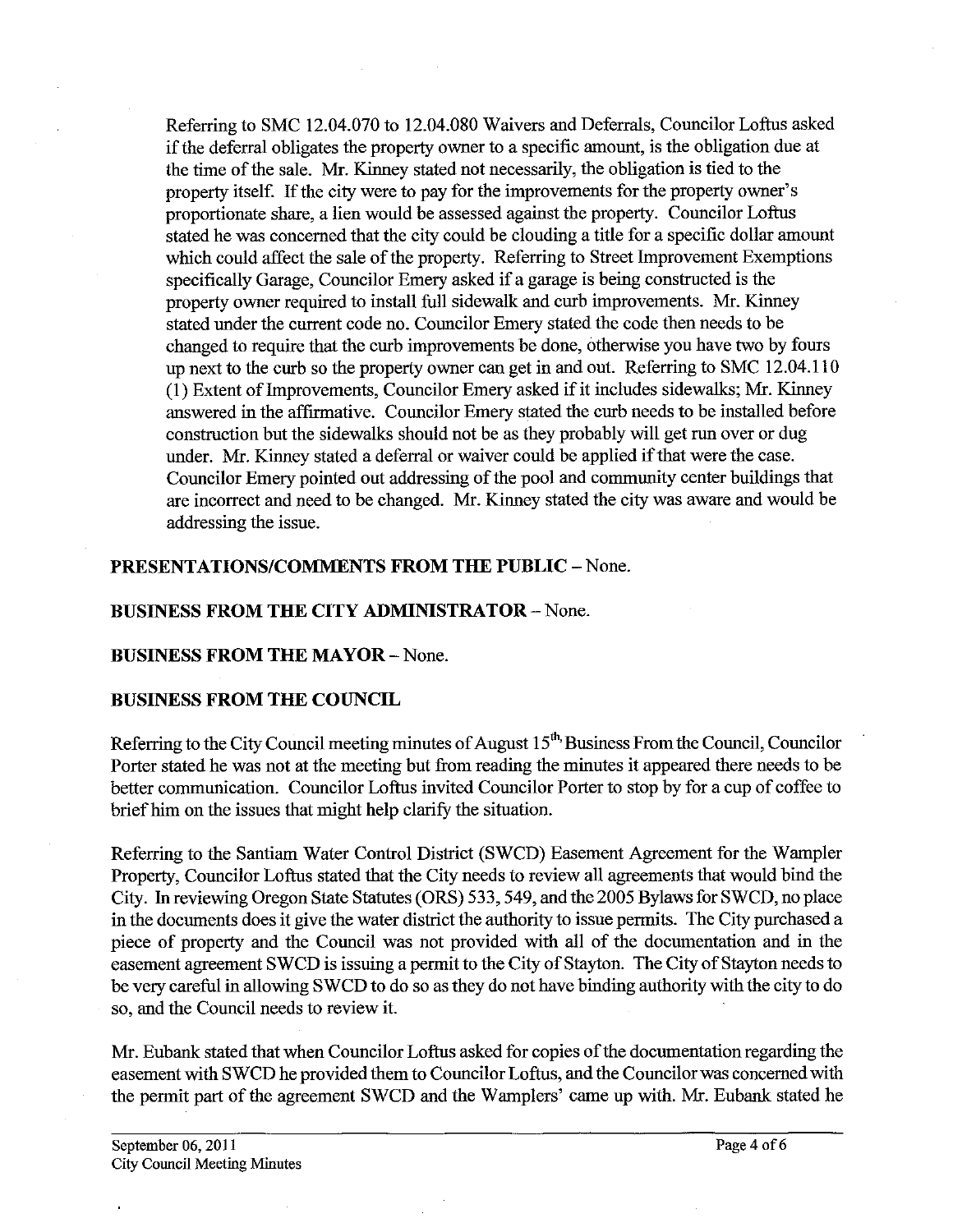consulted with Mr. Rhoten and explained that Councilor Loftus was not pleased with how it read, and Mr. Rhoten sent an email to the Council and Mayor stating this is what we came up with and if the rest of the Council wants to spend the city's money in Mr. Rhoten doing further research, then he would be happy to do it. Mr. Rhoten did not get any affirmative response from the Council so nothing further was done. Councilor Loftus asked Mayor Vigil how an entity inside the City of Stayton can issue permits without authority. Mayor Vigil stated that the word "permit" needs to be defined as there are different types, and asked Mr. Rhoten to explain what his emailed entailed. Mr. Rhoten stated he contacted Councilor Loftus by email stating his notion about apermit was certainly explorable but suggested that Councilor Loftus bring it before the entire Council by expressing his concems, and Councilor Loftus is responding to his request by relaying this to the Council, and letting the Council itself decide whether or not they wish to approach Councilor Loftus' issue. Councilor Loftus stated a careful review of the easement agreement along with a time line would be best suited for the Council. Councilor Emery stated that at a previous Council meeting he read a letter regarding missing information and felt that if all of the information had been received by the Council perhaps there would have been a different outcome. Councilor Quigley stated that he had no problem obtaining ORS 533, 549  $\&$  553 and review them to see if they are applicable in this situation. Councilor Loftus suggested not only reviewing the statutes but also the SWCD By Laws and the property transaction for the purchase of the Wampler property, including the easement and any background information. Councilor Niegel stated she had no comment as she had not reviewed the easement agreement. Councilor Porter stated his concern that the Council not take off on another wild goose chase, and would rather explore the option of sitting down and discussing with them what type of relationship the City would like to have with the SWCD, instead of confronting them.

**Swim Team/YMCA:** Councilor Loftus stated he had had a parent approach him about the swim team hours at the Stayton Pool, and contacted the coach and from meeting with the parent and the coach it appeared they had some valid concerns that needed to be addressed. He asked the coach to schedule a meeting with the other parents to hear all their concerns and after a flurry of emails appeared before the scheduled meeting, and the meeting was cancelled by someone other than Councilor Loftus. Councilor Loftus wanted to make it clear that if anyone wants to discuss any city business with him he is more than willimg to sit down and listen, regardless of what any other organizations tell them, anyone has the right to meet with Councilor Loftus, and that the interference that was conducted by members of the community were inappropriate. The issue is not resolved and when the time is appropriate, he will ask for a meeting by the Council to discuss their concerns. Councilor Quigley asked Councilor Loftus if he had scheduled a meeting with the coach. Councilor Loftus stated he had a meeting with a parent of the swim team that had a very reasonable assessment of the situation, and a letter that had other parents' names on it and the coach. He met with the coach to get his perspective, and based on the discussions they had it seemed appropriate to meet with the other parents that all participated in generating the letter together, to gain a better understanding of what was going on. Councilor Quigley asked if at anytime did Councilor Loftus refer any one of those people to the City Administrator who directly oversees the Manager that runs the pool?. Councilor Loftus stated he did not as they both indicated to him they had already attempted to do that, and they were approaching Councilor Loftus to discuss their concems, so that he in affect could write aminority report because they didn't feel that their concerns were being addressed. They were also afraid of intimidation and reprisals, and it appears those fears have been realized that in affect they have been intimidated, reprisals have been issued and the meeting was cancelled. Councilor